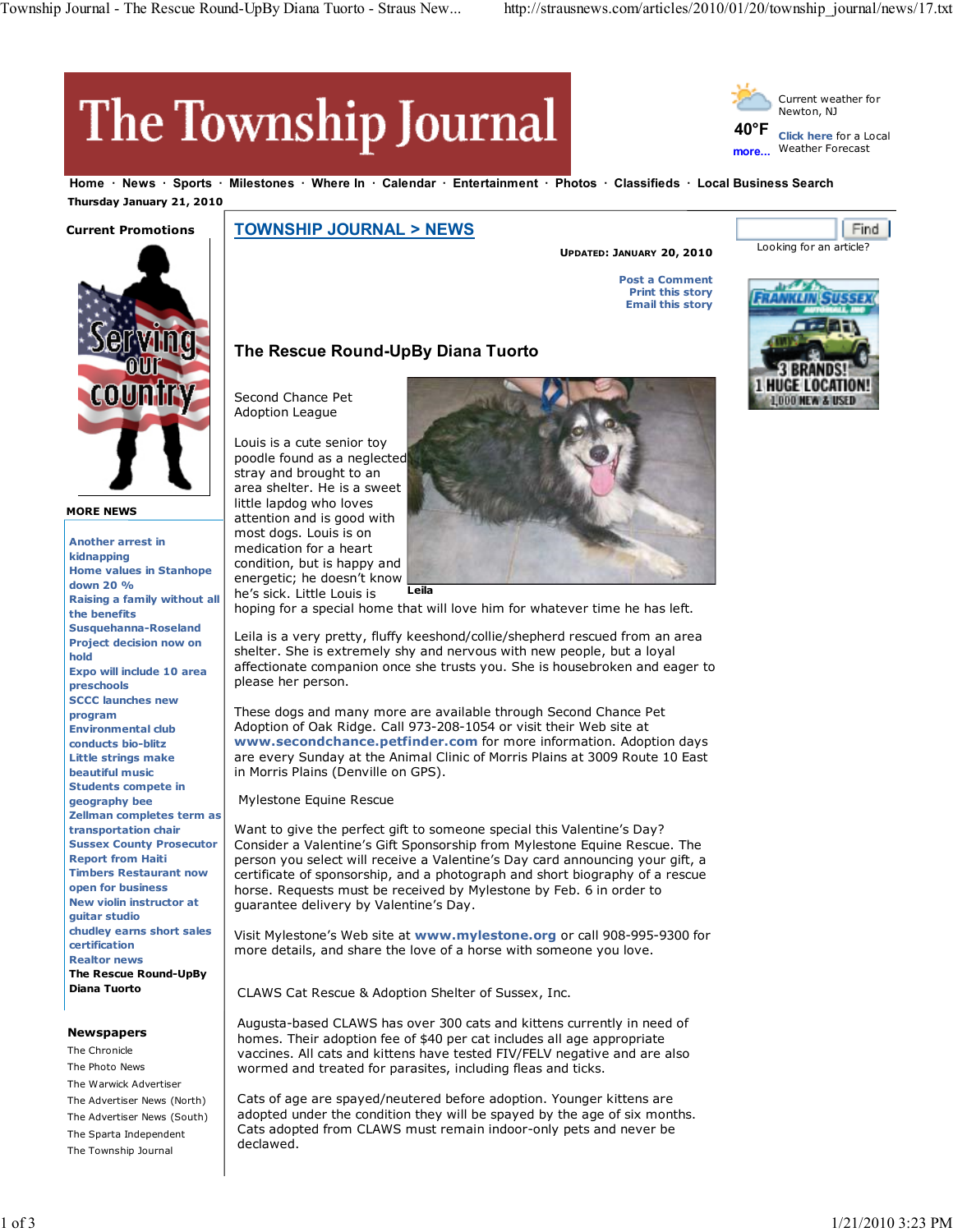The West Milford Messenger The Pike County Courier

Have a house steeped in more than just personal history? Click here and tell us about your historical house!

**Special Sections**

**Back To School Golf Country**

**Horse Country**

**Orange County Guide to Community Service**

**Sussex County Guide to Community Service**

**Passaic County Guide to Community Service**

**Pike County Guide to Community Service**

### **Services**

Subscribe Email Sign-up Contact Us Submit a Classified Submit a Letter Submit a Press Release or Announcement

Submit a Business Milestone

## **Search the archives**

**Find an archived article. Advanced search form**

CLAWS is open seven days a week from 11 a.m. to 3 p.m. They are currently in great need of donations and volunteers to help keep their shelter open.

For more information, contact CLAWS through their Web site at **clawscatshelter.com** or call 973-875-8540.

rescues in need of volunteers, donations, or loving homes: BARKS (Byram) - for cats and dogs- **www.barksinc.com** or 973-300-3185 CLAWS Cat Rescue & Adoption Shelter of Sussex, Inc. (Augusta) - for cats **clawscatshelter.com** or 973-875-8540 Father John's Animal House (Lafayette) - for cats and dogs **www.sussex.petfinder.org** or 973-300-5909 Hippity Hop Rabbit Rescue (Somerville) - for rabbits **www.hippityhoprabbitrescue.com** or 973-393-2922 K.I.S.S. (Kitties In-need-of Someone Special, Inc.) (Hopatcong) - for cats **www.kiss.petfinder.com** or 973-670-2481 Mylestone Equine Rescue (Phillipsburg) - for horses of all breeds - **www.mylestone.org** or 908-995-9300 Noah's Ark Animal Welfare Association (Ledgewood)- for cats and dogs**www.noahsarknj.org** or 973-347-0378 Operation Sanctuary (Landing) for cats **www.operationsanctuary.org** or 610-628-9160 ReRun, Inc. (Helmetta) - for Thoroughbred horses **www.rerun.org** or 732-521-1370 Safe Haven Rabbit Rescue (Clinton) - for rabbits**www.safehavenrr.org** or 973-238-0814 Safe Hounds Beagle Rescue, Inc. (Sparta) - for beagle dogs **www.safehounds.com** or 973-729-8431 Second Chance Pet Adoption League (Oak Ridge)- for dogs**www.secondchance.petfinder.com** or 973-208-1054 St. Hubert's Animal Welfare Center (Madison) - for cats and dogs - **www.sthuberts.org** or 973-377-2295 Under My Wing Avian Refuge (Franklin) - for exotic birds **www.exoticbirdsrefuge.org** or 973-827-1777 If you have or know of a local